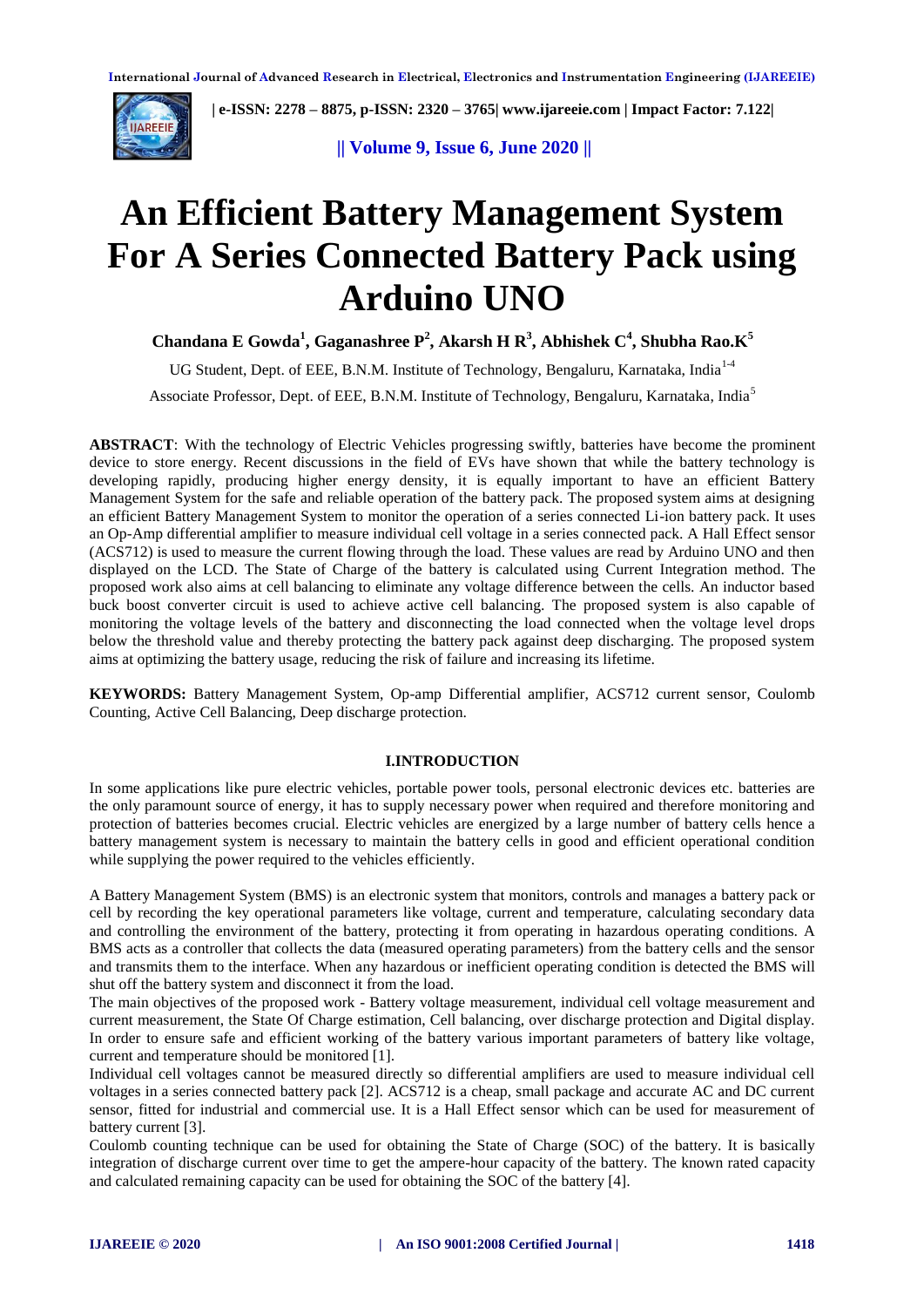

 **| e-ISSN: 2278 – 8875, p-ISSN: 2320 – 3765[| www.ijareeie.com](http://www.ijareeie.com/) | Impact Factor: 7.122|** 

# **|| Volume 9, Issue 6, June 2020 ||**

Active cell balancing can be done using an inductor based buck- boost converter. The cell balancing circuit performs charge redistribution in bi-directional way to eliminate the voltage difference between the cells [5]. It is important to cut off the load connected to the battery when the voltage of the battery reduces below the prescribed threshold to avoid damage to the cells this can be done by using suitable over-discharge protection circuit [6].

The remainder of this paper is organized as follows: Second section discusses the block diagram of the BMS and introduces the basic functions of BMS. Section three discusses the proposed methodology and explains in detail about the voltage measurement, current measurement, State of charge (SOC) estimation, Cell balancing and Deep discharge protections which are main functions involved in BMS. Section four includes all the simulation work performed for checking the efficient working of the Cell balancing and Deep or Over- discharge protection circuit used and the results obtained. Section five discusses the outcome or results obtained. Finally, section six concludes the paper.

## **II.BLOCK DIAGRAM AND WORKING**

The block diagram of Battery management system (BMS) is as shown in the Fig1.The various functional blocks involved are: Battery and individual cell voltage measurement module, ACS712 current sensor, SOC estimation module, Cell balancing module and Deep discharge protection module. The BMS should accurately estimate the current status of the battery using the current measured as well as be able to protect the battery from hazardous and inefficient operating conditions.

Op-Amp differential circuit which uses LM324 OP-Amp IC is used for battery voltage and individual cell voltage measurement. The battery current is measured using the Hall Effect sensor ACS712. The measured voltages from Op-Amp differential circuit and measured current from ACS712 sensor is given to the Arduino UNO. Using these measured parameters the SOC estimation is done by Arduino UNO using accurate State of charge (SOC) estimation algorithm .The individual cells in the battery pack are monitored continuously by the Cell balancing module which performs active cell balancing if voltage difference between cells exceeds the threshold value. The Deep-discharge protection module protects the battery and the load by disconnecting the battery from the load during over-discharge condition before any damage occurs to the load or battery. The Arduino UNO reads the measured parameters such as individual cell voltages, battery voltage and current and displays them on the LCD. The SOC which is estimated is also displayed on the LCD.



Fig. 1 – Block Diagram of a Battery Management System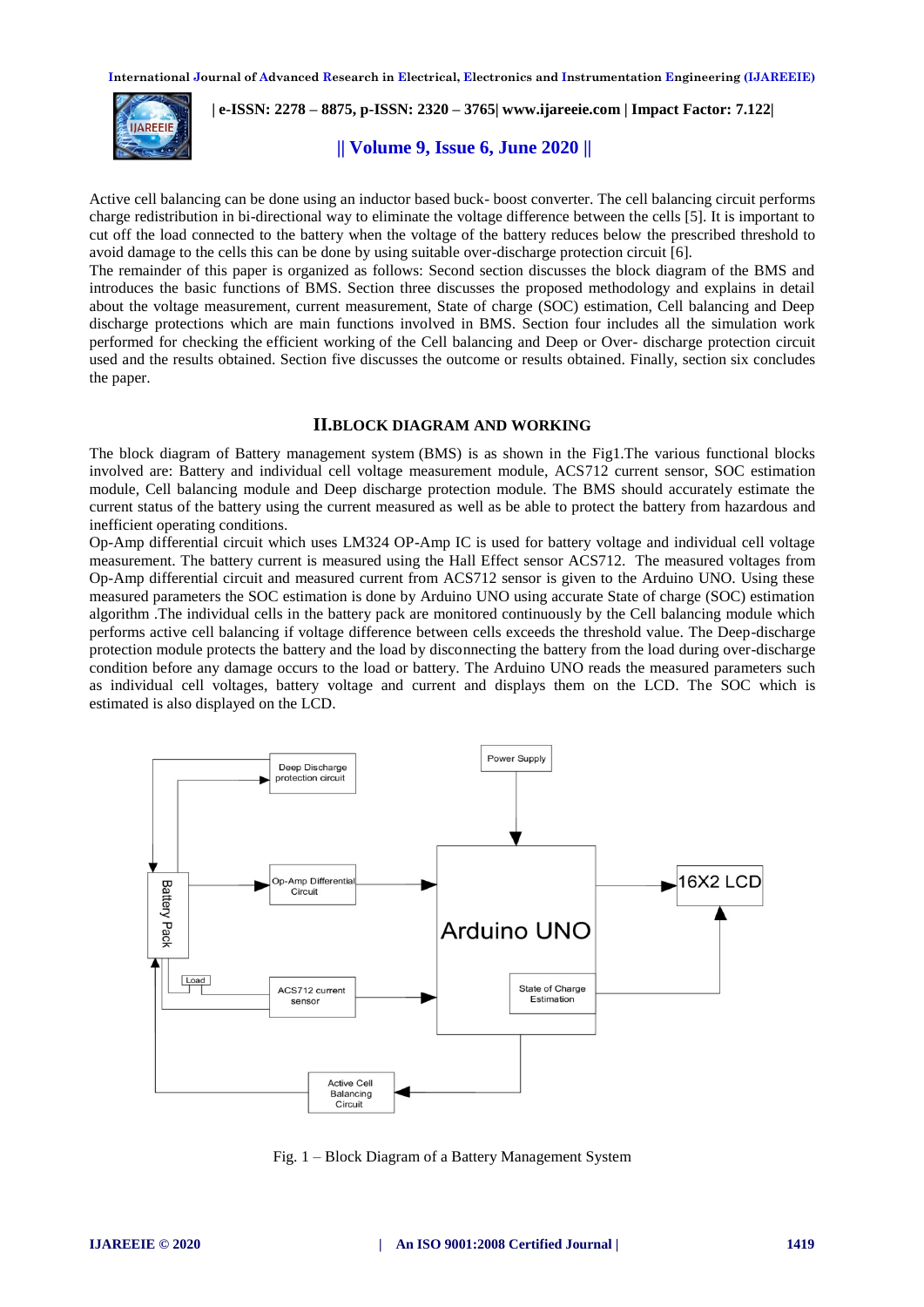

 **| e-ISSN: 2278 – 8875, p-ISSN: 2320 – 3765[| www.ijareeie.com](http://www.ijareeie.com/) | Impact Factor: 7.122|** 

**|| Volume 9, Issue 6, June 2020 ||** 

# **III.PROPOSED METHODOLOGY**

A Battery Management System should be able to accurately estimate the status of the battery as well as be able to protect the battery from hazardous and inefficient operating conditions. It should primarily have the following functions - cell voltage measurement, battery voltage measurement, current measurement, and state of charge estimation, cell balancing and protection against over discharge. For the sake of the project we have connected four Li-ion (3.7V-4.2V) 18650 cells of 2600mAh capacity in series to form a simple battery pack.

#### **3.1 Voltage Measurement**

The voltage level of the battery pack represents its current condition. Thus, a BMS has to primarily measure the individual cell voltages as well as total battery voltage of a battery pack. The proposed work measures individual cell voltage as well as total battery voltage using an Op-Amp differential amplifier. It is difficult to measure individual cell voltage in a series connected battery pack since the reference point remains the same. The cell voltage that has one end connected to the ground could be measured directly. But, when we read the voltage of a cell that isn't directly connected to the ground it gives the voltage of that cell along with the voltages of the cells preceding it. The Fig.2 illustrates the difficulties faced while measuring the individual cell voltage in a series connected battery pack.



Fig. 2 – Individual Voltage measurement in series connected battery pack

Thus, we need an extra circuit in between the battery and a microcontroller that will help us measure the individual cell voltages. In the proposed work, an Op-Amp Differential amplifier is used to obtain the difference between each cell terminal to measure their respective individual voltages. An Op-amp differential amplifier gives the difference between the two voltage values provided to its inverting and non-inverting pin. The Fig.3 just depicts how we can measure the individual cell voltage using an Op-Amp as a differential amplifier. The actual circuit will need a lot more other components.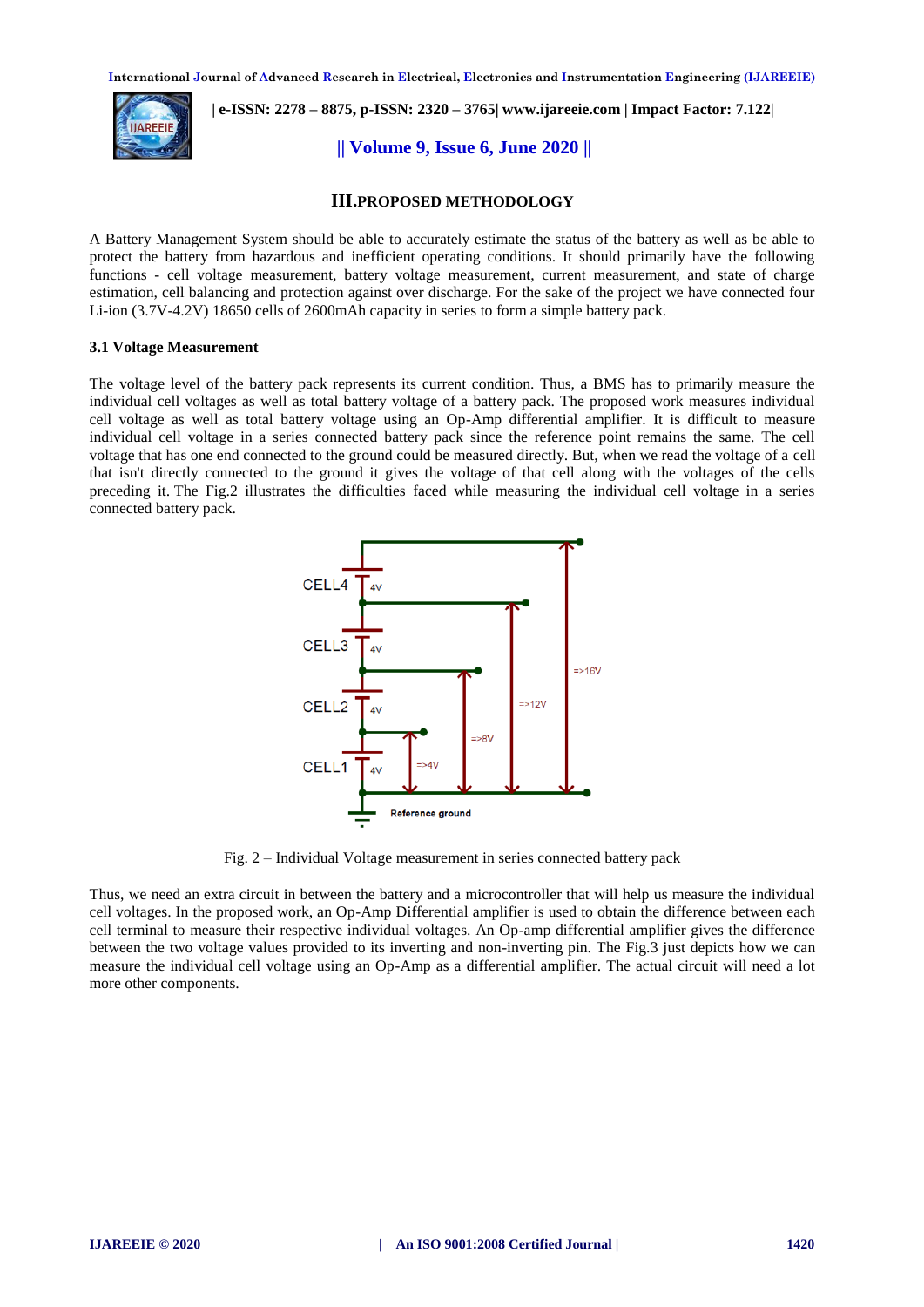

 **| e-ISSN: 2278 – 8875, p-ISSN: 2320 – 3765[| www.ijareeie.com](http://www.ijareeie.com/) | Impact Factor: 7.122|** 

# **|| Volume 9, Issue 6, June 2020 ||**



Fig. 3 - Individual cell voltage measurement using Op-Amp Differentiator

# **3.2 Current Measurement**

Current measurement is very important, especially for the determination of the state of battery variables. It is an important parameter to calculate the State of Charge of the battery. In the proposed work, current measurement is done by ACS712 Hall Effect current sensor. It is a cheap, small package and accurate AC and DC current sensor, fitted for industrial and commercial use. Here, an LED in series with a resistor of value 1kΩ is considered as load. The output of the sensor is voltage proportional to the DC primary sensed current. The value read by Arduino is converted into current and displayed on the LCD. Fig. 4 shows the connection of ACS712 with the battery pack and Arduino UNO.



Fig. 4 - ACS712 Current sensor and Arduino Interfacing

# **3.3 State of Charge (SOC) Estimation**

State of Charge (SOC) is an important parameter in BMS hence its estimation is one of the main functions of BMS. It basically represents the level of charge of an electric battery relative to its capacity. SOC of a battery can be calculated from the parameters which are measured like voltage and current since it cannot be measured directly. Estimation of the SOC accurately and its implementation is difficult, because battery models are limited and there are parametric uncertainties.

In the proposed work, SOC is estimated using the Coulomb Counting method which is also called the Current Integration method. The algorithm for estimation of SOC is as follow:

- 1. The rated capacity of the battery is taken as 2600mAh (mentioned by the manufacturer)
- 2. The current through the load is measured using the ACS712 sensor as explained in section 3.2
- 3. The mills () function of the Arduino is used to obtain the elapsed time.
- 4. The charge consumed by the load is calculated as -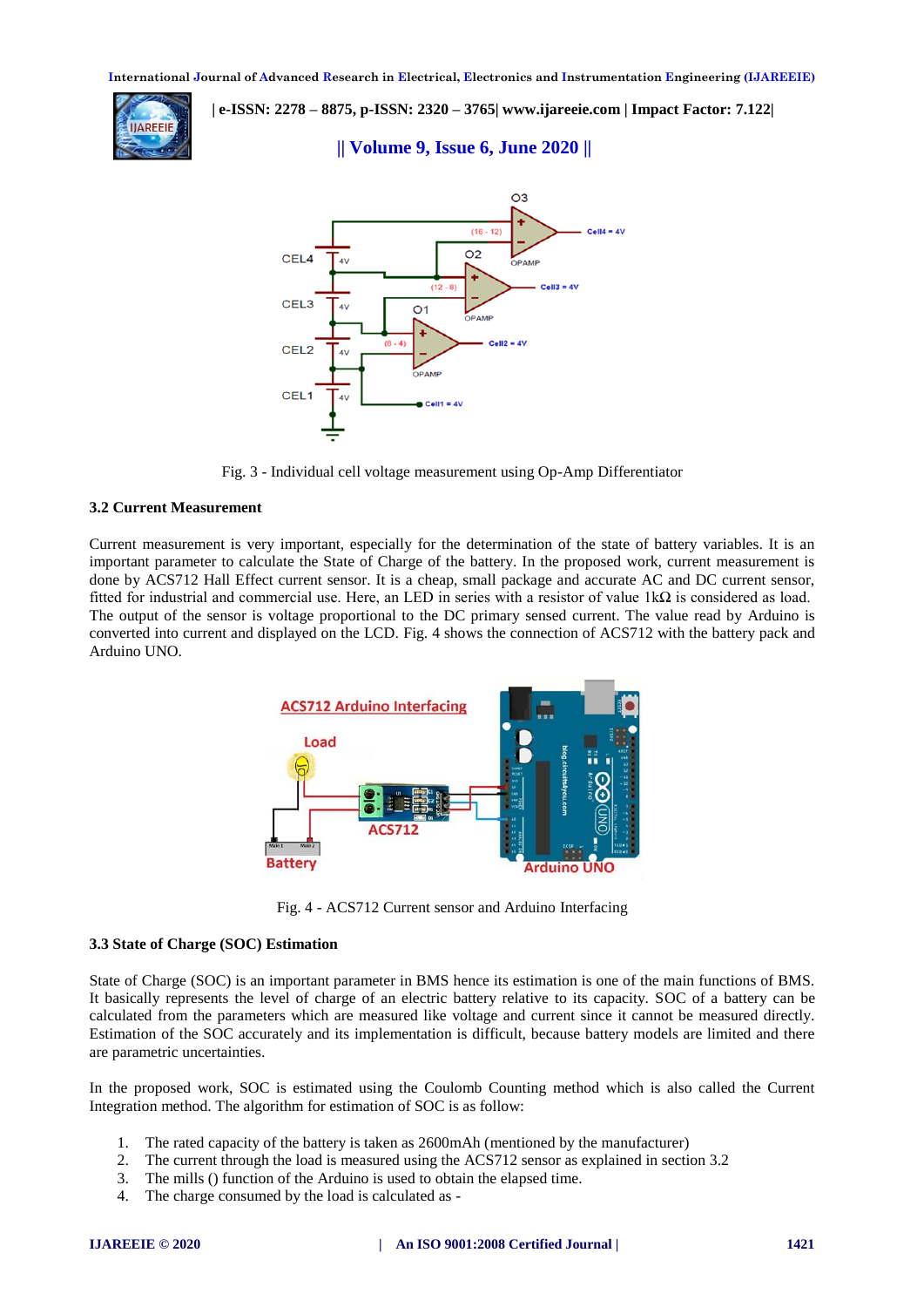

 **| e-ISSN: 2278 – 8875, p-ISSN: 2320 – 3765[| www.ijareeie.com](http://www.ijareeie.com/) | Impact Factor: 7.122|** 

# **|| Volume 9, Issue 6, June 2020 ||**

Charge  $(O)$  = Current (I in mA)  $\times$  Time (t in hours) ----- in mAh

5. The remaining capacity of the battery is obtained by -

Remaining Capacity = Rated capacity - Charge consumed ----- in mAh

6. The charge left in the battery relative to its rated capacity (State of Charge) can be calculated as -

 $SOC = [(Remaining Capacity) / (Rated Capacity)] \times 100$ 

# **3.4 Cell Balancing**

Cell balancing is one among the main processes or tasks performed in BMS. Cell balancing helps in optimally using the battery cell capacities by eliminating the differences in capacity among the battery cells. Cell balancing can be obtained either by passing the excess charge through a resistor (Passive balancing) or by redistributing the charge from highly charged cell to lowly charged cell using capacitors or inductors (Active balancing).

In the proposed work, the charge redistribution is obtained through an inductor based buck-boost converter. When Cell N has higher voltage than Cell N-1, MOSFET Sn is turned ON and the inductor is charged through capacitor Cn. The current flows from the inductor to Cell N-1 through Diode Dn-1, charging it when the MOSFET is turned OFF. Similarly, the charge flows from bottom to top cell. Thus, the circuit redistributes the charges in bi-directional way eliminating the voltage difference between them. Fig. 5 gives the inductor based buck boost converter circuit which is used for active cell balancing in the proposed work.



Fig. 5 - Inductor based Buck-Boost Converter for Active Cell Balancing

# **3.5 Deep Discharge Protection**

Deep discharging commonly known as over-discharging occurs in a battery when it has been discharged at its full capacity. Protection of battery against deep discharging is crucial as the deeply discharged battery is difficult to recharge because of the increase in its internal resistance. The Fig. 6 shows the deep discharge protection circuit used in the proposed system. When the battery voltage drops below the cut-off voltage, the Zener diode with the breakdown voltage equal to cut-off voltage, will cut off the conduction and obstruct the flow of base current to NPN transistor, disconnecting battery from the load in order to avoid damage to load and battery.



Fig.6 - Deep Discharge Protection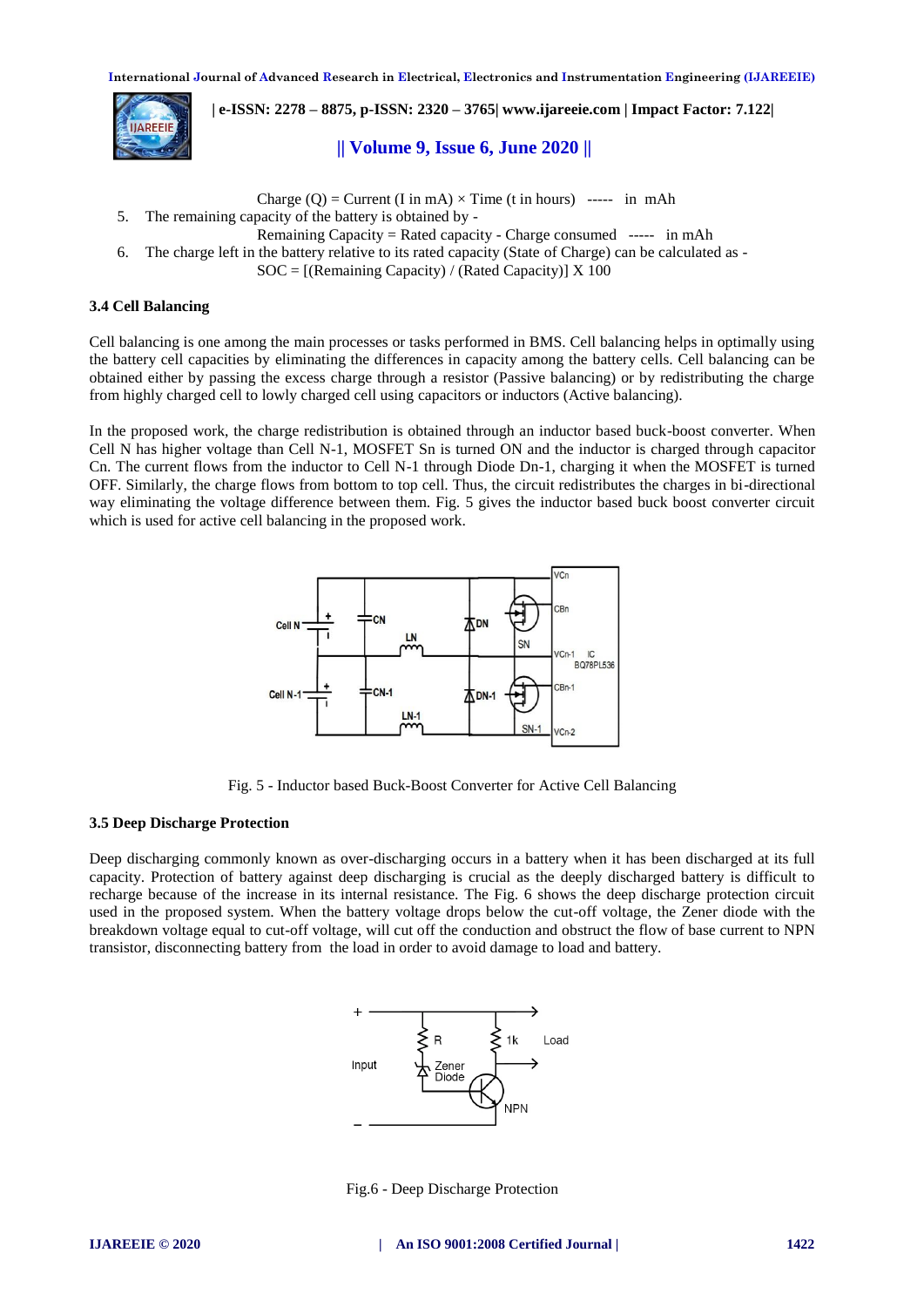

 **| e-ISSN: 2278 – 8875, p-ISSN: 2320 – 3765[| www.ijareeie.com](http://www.ijareeie.com/) | Impact Factor: 7.122|** 

# **|| Volume 9, Issue 6, June 2020 ||**

## **IV.SIMULATION OF DEEP DISCHARGE PROTECTION AND CELL BALANCING CIRCUITS**

1. The circuit shown in Fig. 6 was simulated using PSPICE for protection of 12V battery against deep discharge. When the voltage level of the battery drops below 8V, the zener diode breaks down and disconnects the load from the battery and thereby protecting it.



Fig. 7 - Simulation circuit, Load current and Voltage waveforms when battery is at 12V



Fig. 8 – Simulation circuit, Load current and Voltage waveforms when battery is at 8V

2. The cell balancing circuit shown in Fig.5 was simulated using PSPICE for the charge flow from top to bottom cell and the results were validated. The Fig.10 shows that the current flows from V2 to V1 thereby balancing the cells.

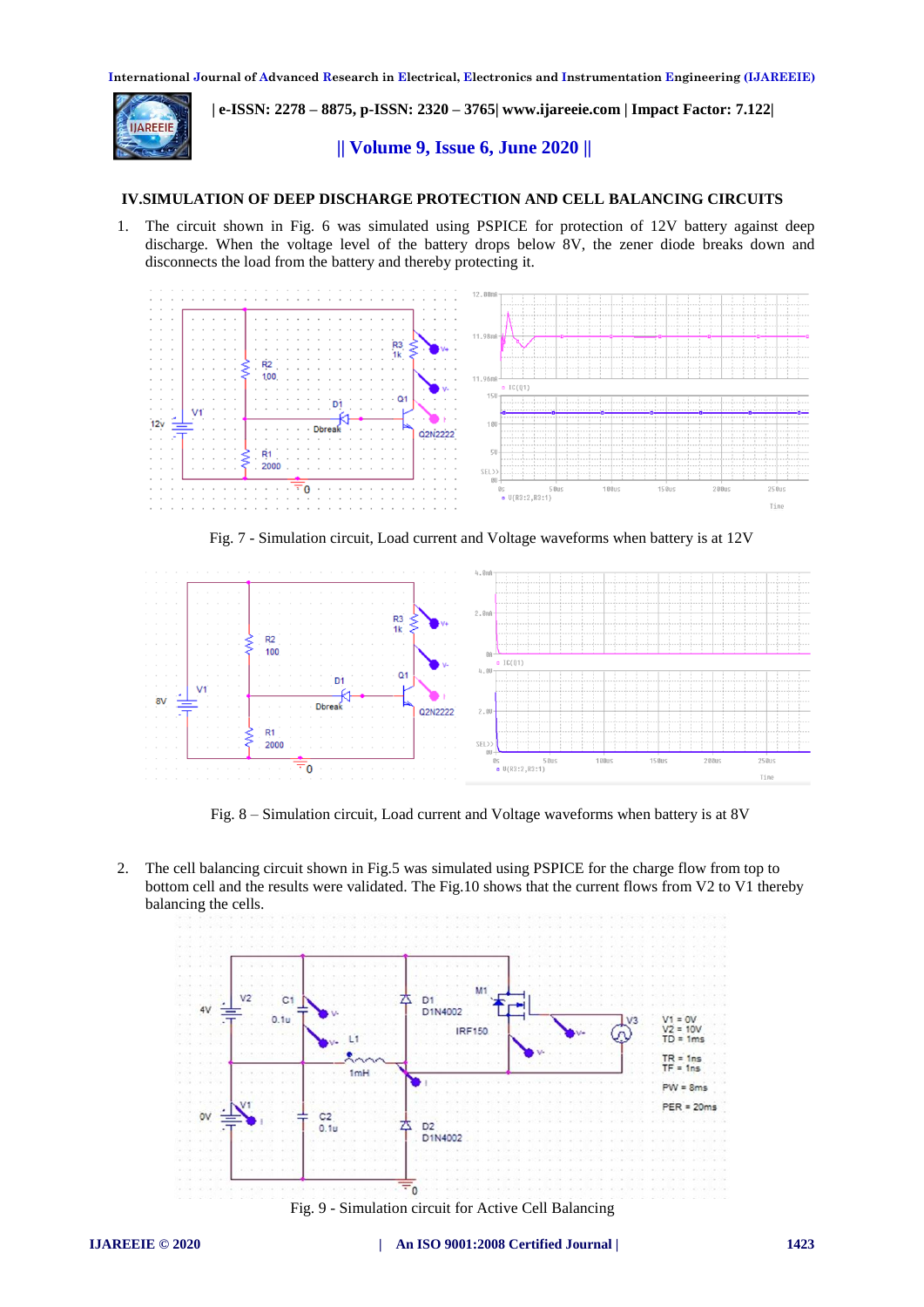

 **| e-ISSN: 2278 – 8875, p-ISSN: 2320 – 3765[| www.ijareeie.com](http://www.ijareeie.com/) | Impact Factor: 7.122|** 

**|| Volume 9, Issue 6, June 2020 ||** 



Fig. 10 -Top cell to bottom cell energy transfer

#### **V. RESULTS AND DISCUSSION**

The proposed system as expected measures various parameters of the battery and provides protection for safe and reliable operation. The successful hardware implementation of Op-amp differential amplifier for measurement of individual cell voltages has been done. The individual cell voltage and pack voltage were measured and displayed on LCD as explained in section 3.1. The cell voltages measured were added and compared with the total pack voltage measured. The measurement of discharge current flowing through a load was done and displayed on the LCD. Algorithm for estimation of State of charge (SOC) of the battery has been developed which uses the measured value of current. The working of active cell balancing circuit has been validated through simulation using the PSPICE model. The waveforms support the working explained. The testing of Deep-discharge or over-discharge protection circuit was successfully done. The deep-discharge protection circuit disconnects the load from the battery when the voltage level of a 12V battery drops below 8V. Waveforms obtained in simulation confirm the correct working of the circuit and validates the results. The Fig.11 and Fig.12 shows the individual cell voltages and total battery voltage that was displayed on the LCD using the Op-Amp differential amplifier as explained in section 3.1. The Fig.13 shows the discharge current measured using ACS712 as explained in section 3.2.



Fig. 11 – Individual Cell Voltage